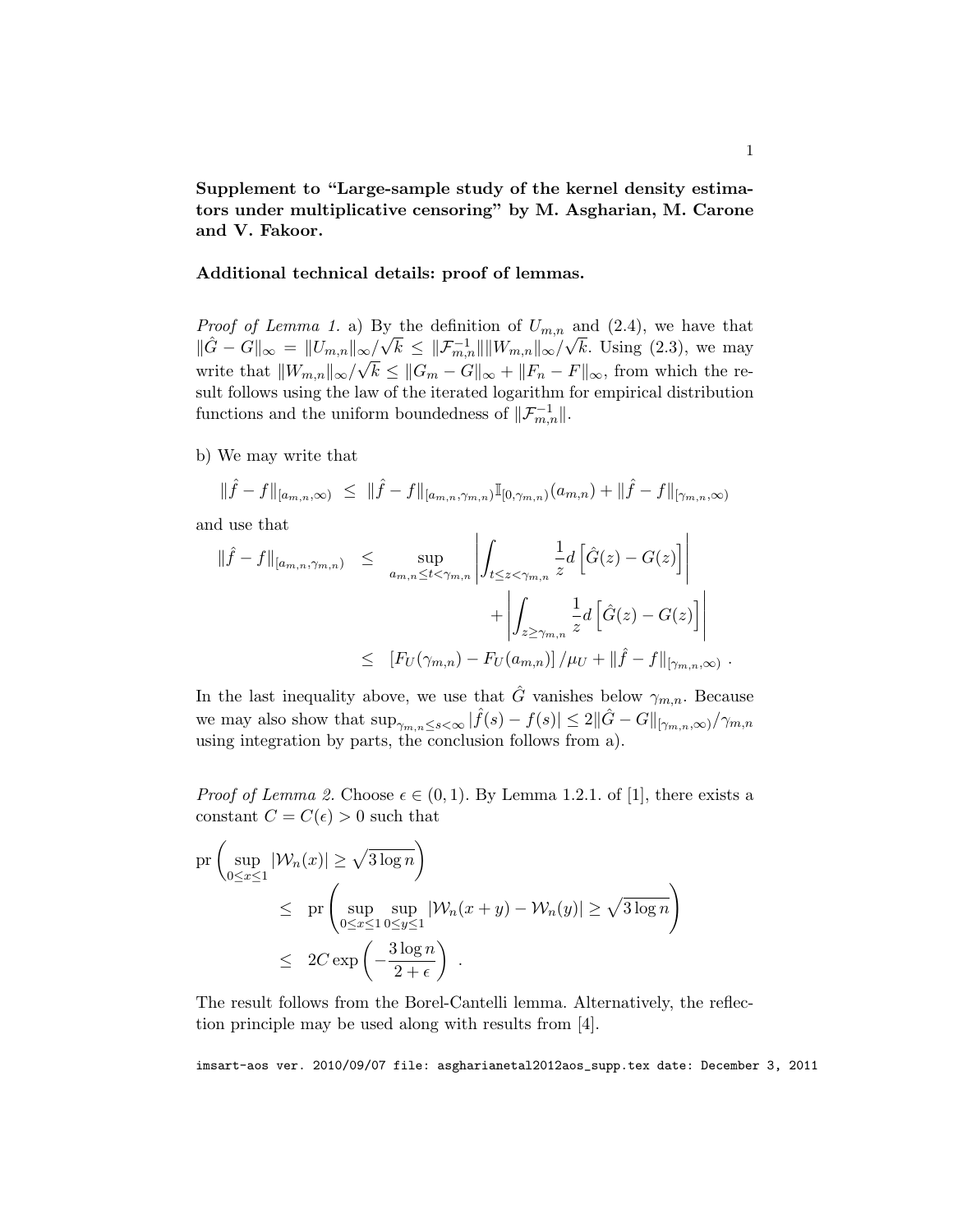Proof of Lemma 3. We first note that

$$
\begin{array}{rcl}\n\|\mathcal{F}_{m,n,\epsilon}-\mathcal{F}_{\epsilon}\| & = & \left\|(\hat{p}-p)\mathcal{I} + (1-\hat{p})\mathcal{G}_{m,n,\epsilon} - (1-p)\mathcal{G}_{\epsilon}\right\| \\
& \leq & |\hat{p}-p| \left(1 + \|\mathcal{G}_{\epsilon}\|\right) + \|\mathcal{G}_{m,n,\epsilon} - \mathcal{G}_{\epsilon}\| \,.\n\end{array}
$$

The first summand above is almost surely of order  $\mathcal{O}(\sqrt{\log \log k/k})$  in view of (A1) and the fact that  $\|\mathcal{G}_{\epsilon}\| < \infty$ . We have that  $\|\mathcal{G}_{m,n,\epsilon} - \mathcal{G}_{\epsilon}\| \leq \|\hat{f} - \hat{f}\|$  $f||_{[0,\tau-\epsilon]}||\mathcal{A}\circ \mathcal{I}_{\epsilon}|| + ||\mathcal{G}_{m,n,\epsilon} - \hat{f}(\mathcal{A}\circ \mathcal{I}_{\epsilon})||$ . Using integration by parts, for t in  $[\gamma_{m,n}, \infty)$ , we may write that

$$
|\mathcal{G}_{m,n,\epsilon}(u)(t)-\hat{f}(t)\left(\mathcal{A}\circ\mathcal{I}_{\epsilon}\right)(u)(t)|
$$
\n
$$
\leq \hat{f}(t)\left\{\left|\int_{\gamma_{m,n}\n
$$
\leq \hat{f}(t)\left\{\left|\left[\left[\frac{1}{f(y)}-\frac{1}{\hat{f}(y)}\right]y\int_{y\leq z\leq \tau-\epsilon}\frac{u(z)}{z^2}dz\right]_{y=\gamma_{m,n}}^{t}+\left|\int_{\gamma_{m,n}\n
$$
\leq ||u||_{[0,\tau-\epsilon]}\left\{2\left||1-\frac{\hat{f}}{f}\right||_{[\gamma_{m,n},\infty)}\left[1+\int_{\gamma_{m,n}}^{t}\frac{dy}{y}\right]+ \frac{\hat{f}(\gamma_{m,n})(f(0)-f(\gamma_{m,n}))}{f(0)f(\gamma_{m,n})}\right\}
$$
\n
$$
\leq ||u||_{[0,\tau-\epsilon]}\left\{\frac{2||\hat{f}-f||_{[\gamma_{m,n},\infty)}}{f(\tau-\epsilon)}\left[1+(\log(\tau-\epsilon)-\log(\gamma_{m,n}))\right]+\frac{\hat{f}(\gamma_{m,n})F_{U}(\gamma_{m,n})}{f(\gamma_{m,n})}\right\}.
$$
$$
$$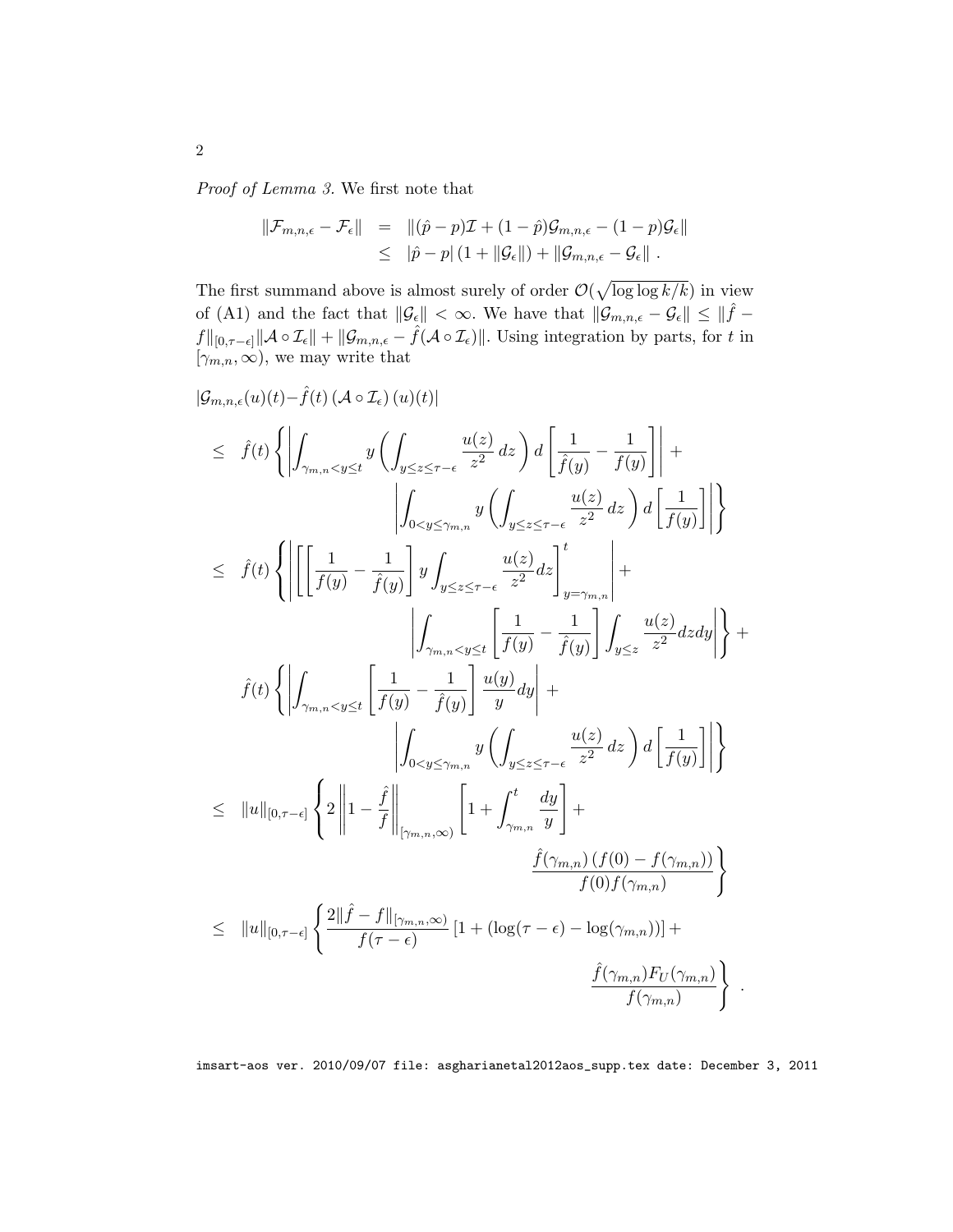Similarly, we may show that the inequality

$$
|\mathcal{G}_{m,n,\epsilon}(u)(t) - \hat{f}(t) (\mathcal{A} \circ \mathcal{I}_{\epsilon}) (u)(t)| \leq \frac{||u||_{[0,\tau-\epsilon]}\hat{f}(\gamma_{m,n})F_U(\gamma_{m,n})}{f(\gamma_{m,n})}
$$

holds for t in  $[0, \gamma_{m,n})$ . In view of part b) of Lemma 1 and the fact that  $\|\mathcal{A}\| < \infty$ , we conclude that both  $\|\mathcal{G}_{m,n,\epsilon} - \mathcal{G}_{\epsilon}\|$  and  $\|\mathcal{F}_{m,n,\epsilon} - \mathcal{F}_{\epsilon}\|$  are almost surely of order

$$
\mathcal{O}\left(\frac{\log(1/\gamma_{m,n})}{\gamma_{m,n}f(\tau-\epsilon)}\sqrt{\frac{\log\log k}{k}} + \frac{F_U(\gamma_{m,n})}{\gamma_{m,n}f(\gamma_{m,n})}\sqrt{\frac{\log\log k}{k}} + F_U(\gamma_{m,n})\right) .
$$

Define the operator  $\mathcal{M}_{\epsilon}: D[0, \tau] \to D[0, \tau]$  as

$$
\mathcal{M}_{\epsilon}(u)(t) = (1-p)f(t) \int_{0 < y \le t} y \left( \int_{\tau - \epsilon < z \le \tau} \frac{u(z)}{z^2} dz \right) d\left[ \frac{1}{f(y)} \right]
$$

and observe that  $\mathcal{F}_{\epsilon} = \mathcal{F} - \mathcal{M}_{\epsilon} = \mathcal{F} \circ (\mathcal{I} - \mathcal{F}^{-1} \circ \mathcal{M}_{\epsilon}),$  where  $\mathcal{F}^{-1}$  exists and has norm  $\|\mathcal{F}^{-1}\| \leq 2/p^2$  by Lemma 3 of [\[5\]](#page-6-2). It is possible to show that

$$
\|\mathcal{M}_{\epsilon}\| \le (1-p)\left(\frac{\epsilon}{\tau-\epsilon}\right)
$$

and thus, provided  $\epsilon < \tau p^2/(p^2 - 2p + 2)$ ,  $||\mathcal{F}^{-1} \circ \mathcal{M}_{\epsilon}|| \le ||\mathcal{F}^{-1}|| ||\mathcal{M}_{\epsilon}|| < 1$ and  $\mathcal{I} - \mathcal{F}^{-1} \circ \mathcal{M}_{\epsilon}$  is invertible. In such case,  $\mathcal{F}_{\epsilon}$  is invertible with inverse  $\mathcal{F}_{\epsilon}^{-1} = (\mathcal{I} - \mathcal{F}^{-1} \circ \mathcal{M}_{\epsilon})^{-1} \circ \mathcal{F}^{-1}$  of norm

$$
\|\mathcal{F}_{\epsilon}^{-1}\| \leq \frac{\|\mathcal{F}^{-1}\|}{1 - \|\mathcal{F}^{-1} \circ \mathcal{M}_{\epsilon}\|} \leq \frac{2\tau - 2\epsilon}{p^2\tau - (p^2 - 2p + 2)\epsilon} ,
$$

the latter bound decreasing monotonically to  $2/p^2$  as  $\epsilon$  goes to zero. Similarly, one can show that, provided  $\epsilon < \tau \hat{p}^2/(\hat{p}^2 - 2\hat{p} + 2)$ ,  $\mathcal{F}_{m,n,\epsilon}$  is invertible with inverse  $\mathcal{F}_{m,n,\epsilon}^{-1}$  of uniformly bounded norm.

The rate of convergence found above is preserved for the inverse operators since, for some  $C > 0$ , we have that

$$
\left\| \mathcal{F}_{m,n,\epsilon}^{-1} - \mathcal{F}_{\epsilon}^{-1} \right\| = \left\| \mathcal{F}_{m,n,\epsilon}^{-1} \circ (\mathcal{F}_{\epsilon} - \mathcal{F}_{m,n,\epsilon}) \circ \mathcal{F}_{\epsilon}^{-1} \right\| \leq C \left\| \mathcal{F}_{m,n,\epsilon} - \mathcal{F}_{\epsilon} \right\|
$$

in view of the boundedness of  $\mathcal{F}_{m,n,\epsilon}^{-1}$  and the fact that the image of a continuous function under  $\mathcal{F}_{\epsilon}^{-1}$  is a continuous function.

*Proof of Lemma 4.* Let  $s \leq \tau - \epsilon$ . Consider the sequence of Bernstein polynomials  $P_{d_{m,n}}$  of order  $d_{m,n}$  approximating  $B_{Y,n}$ , that is,

$$
P_{d_{m,n}}(x) = \sum_{j=0}^{d_{m,n}} B_{Y,n} \left( \frac{j}{d_{m,n}} \right) {d_{m,n} \choose j} x^j (1-x)^{d_{m,n}-j}.
$$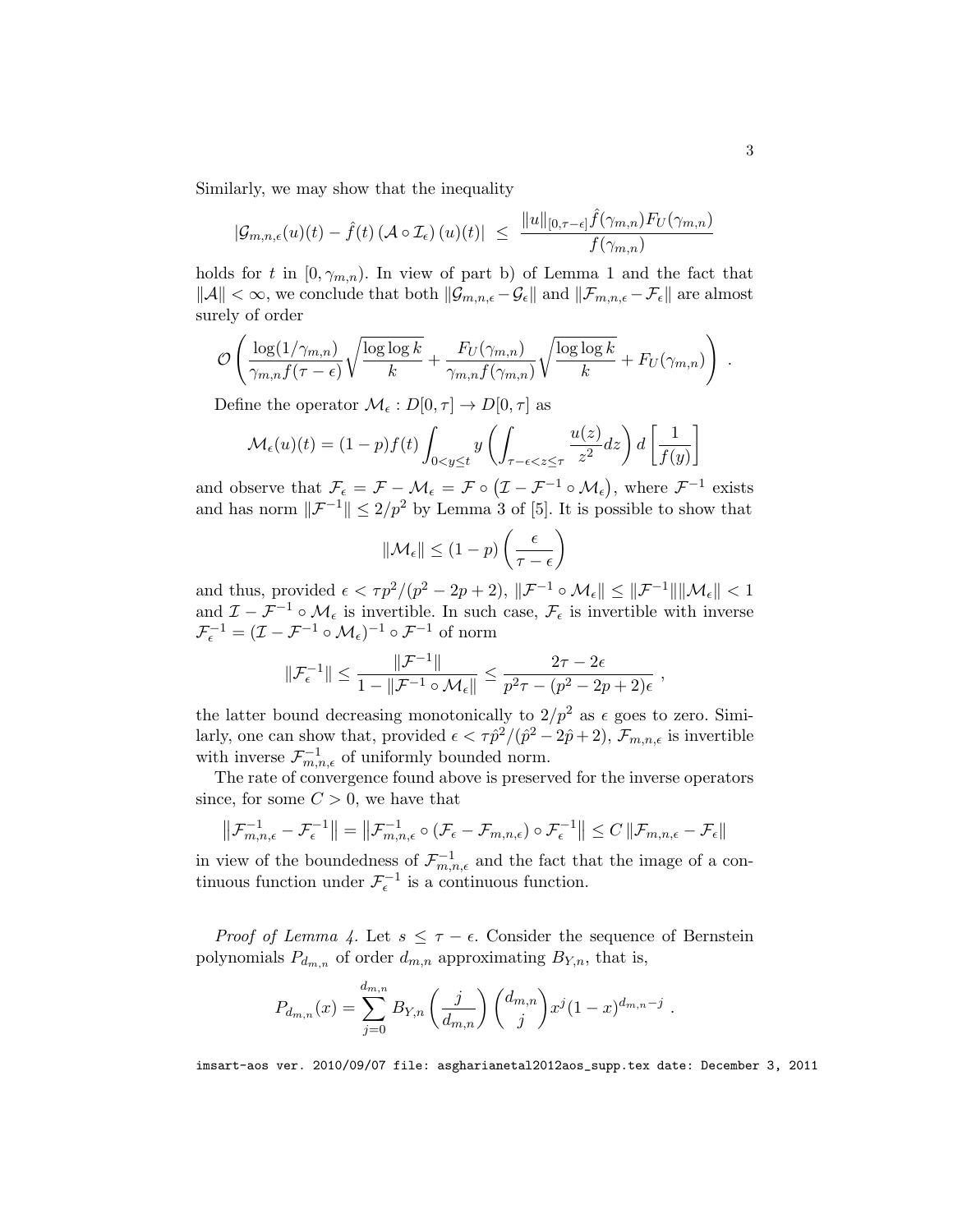We may first write, for  $s \geq \gamma_{m,n}$ ,

$$
\int_0^s B_{Y,n}(F(y))d\left[\frac{1}{\hat{f}(y)} - \frac{1}{f(y)}\right]
$$
  
=  $-\int_0^{\gamma_{m,n}} B_{Y,n}(F(y))d\left[\frac{1}{f(y)}\right] + \int_{\gamma_{m,n}}^s B_{Y,n}(F(y))d\left[\frac{1}{\hat{f}(y)} - \frac{1}{f(y)}\right].$ 

By the MVT, setting  $L = ||g||_{[0,\tau]} + ||f||_{[0,\tau]} < \infty$ , we have that

$$
\left| \hat{f}(s) \int_0^{\gamma_{m,n}} B_{Y,n}(F(y)) d\left[ \frac{1}{f(y)} \right] \right|
$$
  
\n
$$
\leq \hat{f}(s) \sup_{0 \leq y \leq \gamma_{m,n}} |B_{Y,n}(F(y))| \left[ \frac{f(0) - f(\gamma_{m,n})}{f(0) f(\gamma_{m,n})} \right]
$$
  
\n
$$
\leq \hat{f}(\gamma_{m,n}) \sup_{0 \leq u \leq L\gamma_{m,n}} |B_{Y,n}(u)| F_U(\gamma_{m,n}) / f(\gamma_{m,n})
$$
  
\n
$$
= \mathcal{O}\left( \frac{\hat{f}(\gamma_{m,n}) F_U(\gamma_{m,n})}{f(\gamma_{m,n})} \sqrt{\gamma_{m,n} \log(1/\gamma_{m,n})} \right) a.s.
$$

Defining  $\Delta_{m,n} = (B_{Y,n} - P_{d_{m,n}}) \circ F$ , we may write

$$
\int_{\gamma_{m,n}}^{s} B_{Y,n}(F(y))d\left[1/\hat{f}(y)-1/f(y)\right]
$$

as

$$
\int_{\gamma_{m,n}}^s \Delta_{m,n}(y) d\left[\frac{1}{\hat{f}(y)} - \frac{1}{f(y)}\right] + \int_{\gamma_{m,n}}^s P_{d_{m,n}}(F(y)) d\left[\frac{1}{\hat{f}(y)} - \frac{1}{f(y)}\right].
$$

We may easily show that

$$
\left|\widehat{f}(s)\int_{\gamma_{m,n}}^s \Delta_{m,n}(y)d\left[\frac{1}{\widehat{f}(y)}-\frac{1}{f(y)}\right]\right|\leq 2\|\Delta_{m,n}\|_{\infty}\left[1+\frac{\|\widehat{f}-f\|_{\left[\gamma_{m,n},\infty\right)}}{f(\tau-\epsilon)}\right].
$$

In view of Theorem 1.6.1 of [\[3\]](#page-6-3), denoting by  $\Omega(\phi, \delta)$  the modulus of continuity of  $\phi$  with respect to bandwidth  $\delta > 0$ , we have that

$$
\|\Delta_{m,n}\|_{\infty} \leq \frac{5}{4} \cdot \Omega\left(B_{Y,n}, \frac{1}{\sqrt{d_{m,n}}}\right) = \mathcal{O}\left(\sqrt{\frac{\log d_{m,n}}{\sqrt{d_{m,n}}}}\right) \ a.s.
$$

We may then use integration by parts to show that

$$
\left| \hat{f}(s) \int_{\gamma_{m,n}}^{s} P_{d_{m,n}}(F(y)) d \left[ \frac{1}{\hat{f}(y)} - \frac{1}{f(y)} \right] \right|
$$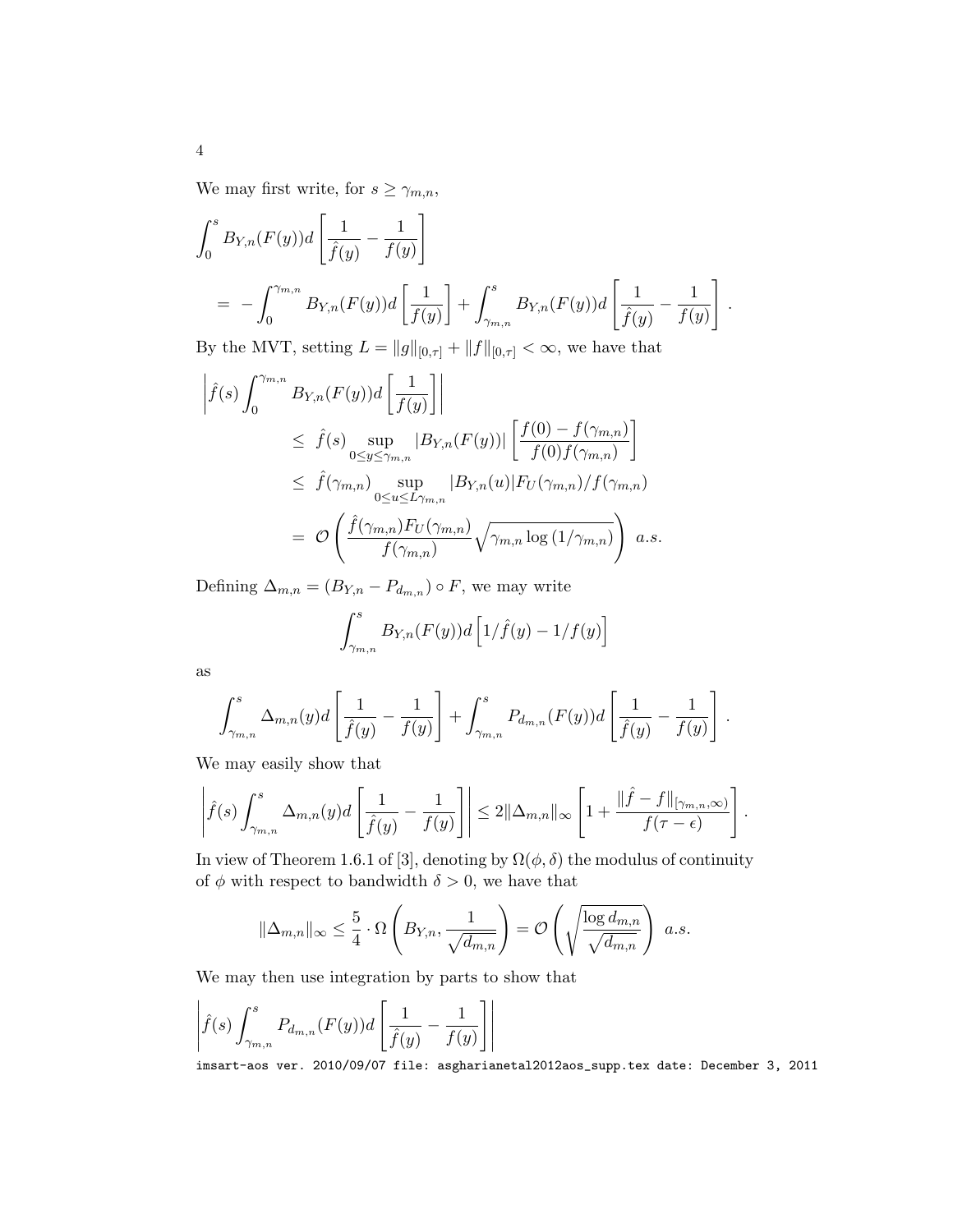$$
\leq \frac{\|\hat{f} - f\|_{\left[\gamma_{m,n},\infty\right)}}{f(\tau - \epsilon)} \Biggl\{ 2 \sup_{\gamma_{m,n} \leq y \leq \tau - \epsilon} |P_{d_{m,n}}(F(y))| + \int_{\gamma_{m,n}}^{\tau - \epsilon} \left| P'_{d_{m,n}}(F(y)) \right| f(y) dy \Biggr\}
$$
  

$$
\leq \frac{\|\hat{f} - f\|_{\left[\gamma_{m,n},\infty\right)}}{f(\tau - \epsilon)} \Biggl\{ 2 \Bigl[ \|\Delta_{m,n}\|_{\infty} + \|B_{Y,n}\|_{[0,1]} \Bigr] + \int_{\gamma_{m,n}}^{\tau - \epsilon} \left| P'_{d_{m,n}}(F(y)) \right| f(y) dy \Biggr\}
$$

Inspecting the proof of Theorem 2.1 of [\[2\]](#page-6-4), we have that

$$
\left| P'_{d_{m,n}}(F(t)) \right| \ \leq \ 2 \cdot \Omega \left( B_{Y,n}, \sqrt{\frac{F(t)(1-F(t))}{d_{m,n}}} \right) \sqrt{\frac{d_{m,n}}{F(t)(1-F(t))}} \ ,
$$

from which some algebraic manipulations yield that

$$
\int_{\gamma_{m,n}}^{\tau-\epsilon} \left| P'_{d_{m,n}}(F(y)) \right| f(y) dy
$$
  
=  $\mathcal{O}\left(d_{m,n}^{1/4} \left[ \sqrt{\log d_{m,n}} + \sqrt{\log (1/\gamma_{m,n})} + \sqrt{\log (1/\epsilon)} \right] \right)$  a.s.

Some calculations indicate that the choice  $d_{m,n} = k/\sqrt{\log \log k}$  leads to the upper bound for  $\hat{f}(s)$  $\int_{\gamma_{m,n}}^s B_{Y,n}(F(y))d\left[1/\hat{f}(y)-1/f(y)\right]$  of least order, provided we have that  $d_{m,n}\gamma_{m,n} \to \infty$ : this optimal order is

$$
\mathcal{O}\left(k^{-\frac{1}{4}}\log k/f(\tau-\epsilon)\right) .
$$

Proof of Lemma 5. Define the following terms:

$$
\mathcal{J}_1(s) = \sqrt{\hat{p}} \left| W_{X,m}(s) - B_{X,m}(G(s)) \right| , \quad \mathcal{J}_2(s) = \left| \sqrt{\hat{p}} - \sqrt{p} \right| \left| B_{X,m}(G(s)) \right| ,
$$

$$
\mathcal{J}_3(s) = \sqrt{1 - \hat{p}} \hat{f}(s) \int_{0 < y \le s} \left| W_{Y,n}(y) - B_{Y,n}(F(y)) \right| d \left[ \frac{1}{\hat{f}(y)} \right] ,
$$

$$
\mathcal{J}_4(s) = \left| \left( \sqrt{1 - \hat{p}} - \sqrt{1 - p} \right) \hat{f}(s) \int_0^s B_{Y,n}(F(y)) d \left[ \frac{1}{\hat{f}(y)} \right] \right| ,
$$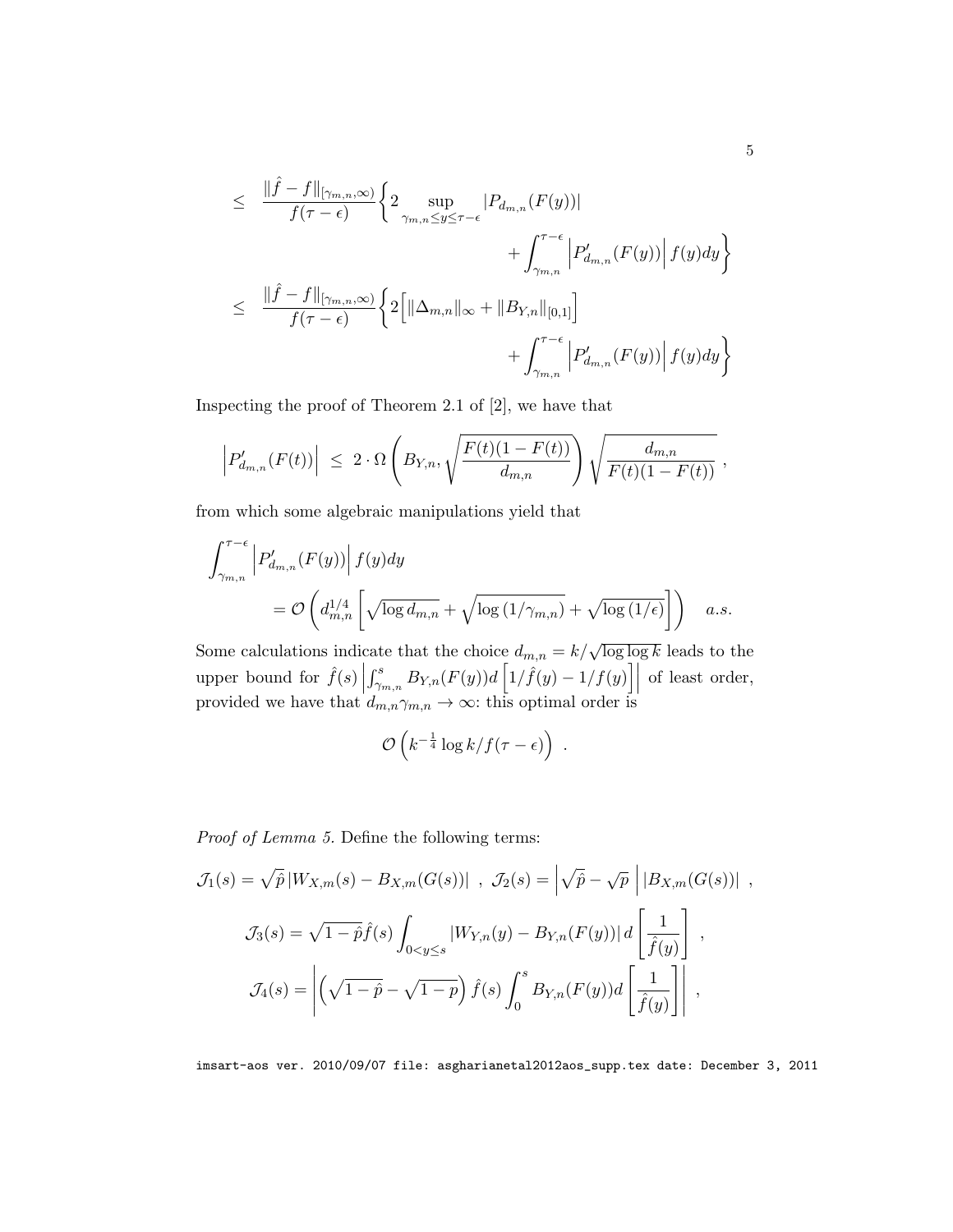$$
\mathcal{J}_5(s) = \sqrt{1-p} \left| \hat{f}(s) \int_0^s B_{Y,n}(F(y)) d\left[ \frac{1}{\hat{f}(y)} - \frac{1}{f(y)} \right] \right|
$$
  
and 
$$
\mathcal{J}_6(s) = \sqrt{1-p} \left| \left( \hat{f}(s) - f(s) \right) \int_0^s B_{Y,n}(F(y)) d\left[ \frac{1}{f(y)} \right] \right|.
$$

Define further  $\mathcal{I}_r = ||\mathcal{J}_r||_{[0,\tau-\epsilon]}$  for  $r = 1, ..., 6$ , and note that

$$
||W_{m,n} - W_{m,n}^{0}||_{[0,\tau-\epsilon]} \leq \sum_{r=1}^{6} \mathcal{I}_r.
$$

From KMT, we have that both  $\mathcal{I}_1$  and  $\mathcal{I}_3$  are  $\mathcal{O}(\log k/\sqrt{k})$  almost surely. Using Lemma 1.4.1 of [\[1\]](#page-6-0), (A2) and Lemma 2, we have that both  $\mathcal{I}_2$  and  $\mathcal{I}_4$ are  $\mathcal{O}\left(\sqrt{\log k \log \log k/k}\right)$  almost surely. In view of Lemma 4, we have that

$$
\mathcal{I}_5 = \mathcal{O}\left(\frac{k^{-\frac{1}{4}}\sqrt{\log k}(\log \log k)^{\frac{1}{4}}}{f(\tau - \epsilon)}\right) \quad a.s.
$$

Further, we find that  $\mathcal{I}_6 \leq ||\hat{f} - f||_{[0,\infty)} \sup_{0 \leq t \leq 1} |\mathcal{W}_{Y,n}(t)| / f(\tau - \epsilon)$ , which implies that

$$
\mathcal{I}_6 = \mathcal{O}\left(\left[\gamma_{m,n}^{-1}\sqrt{\frac{\log\log k}{k}} + F_U(\gamma_{m,n})\right]\frac{\sqrt{\log k}}{f(\tau - \epsilon)}\right) = \mathcal{O}\left(\frac{k^{-\frac{\alpha - 1}{2\alpha}}\sqrt{\log k}}{f(\tau - \epsilon)}\right)
$$

almost surely. It is clear then, in view of the above, that  $\mathcal{I}_6$  dominates for  $\alpha \in (1, 2)$ , while  $\mathcal{I}_5$  dominates for  $\alpha \in [2, \infty)$ .

Proof of Lemma 6. The result is a consequence of Lemma 1.4.1 of [\[1\]](#page-6-0), Lemma 2 and (3.2).

Proof of Lemma 7. By Theorem 1, there exists a sequence of Gaussian processes  $U_{m,n}^0$  such that, as  $k \to \infty$ ,

$$
\sup_{0\leq s\leq \tau-\eta} \left|U_{m,n}(s)-U_{m,n}^0(s)\right|=\mathcal{O}\left(\epsilon_{m,n}(\log k)^{\frac{3}{2}}\sqrt{\log\log k}\right) \quad a.s.
$$

For any  $s \in [0, \tau - \eta]$ , we may use integration by parts to show that

$$
\tilde{g}_{m,n}(s) - g_{m,n}(s) = \frac{1}{h_{m,n}} \int_0^\infty K\left(\frac{s-x}{h_{m,n}}\right) d\left[\hat{G}(x) - G(x)\right]
$$